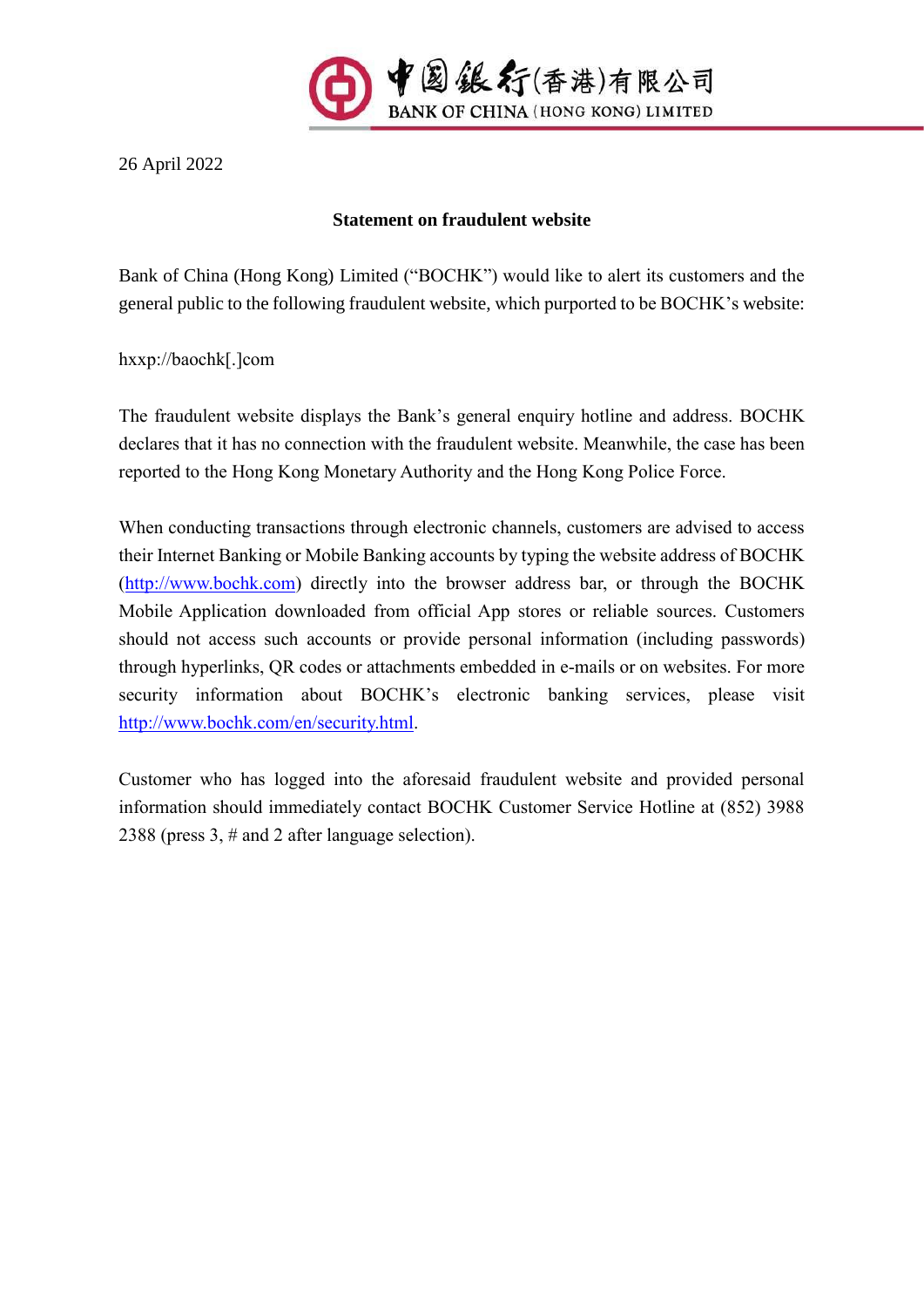

Below are the screenshots of the fraudulent website: